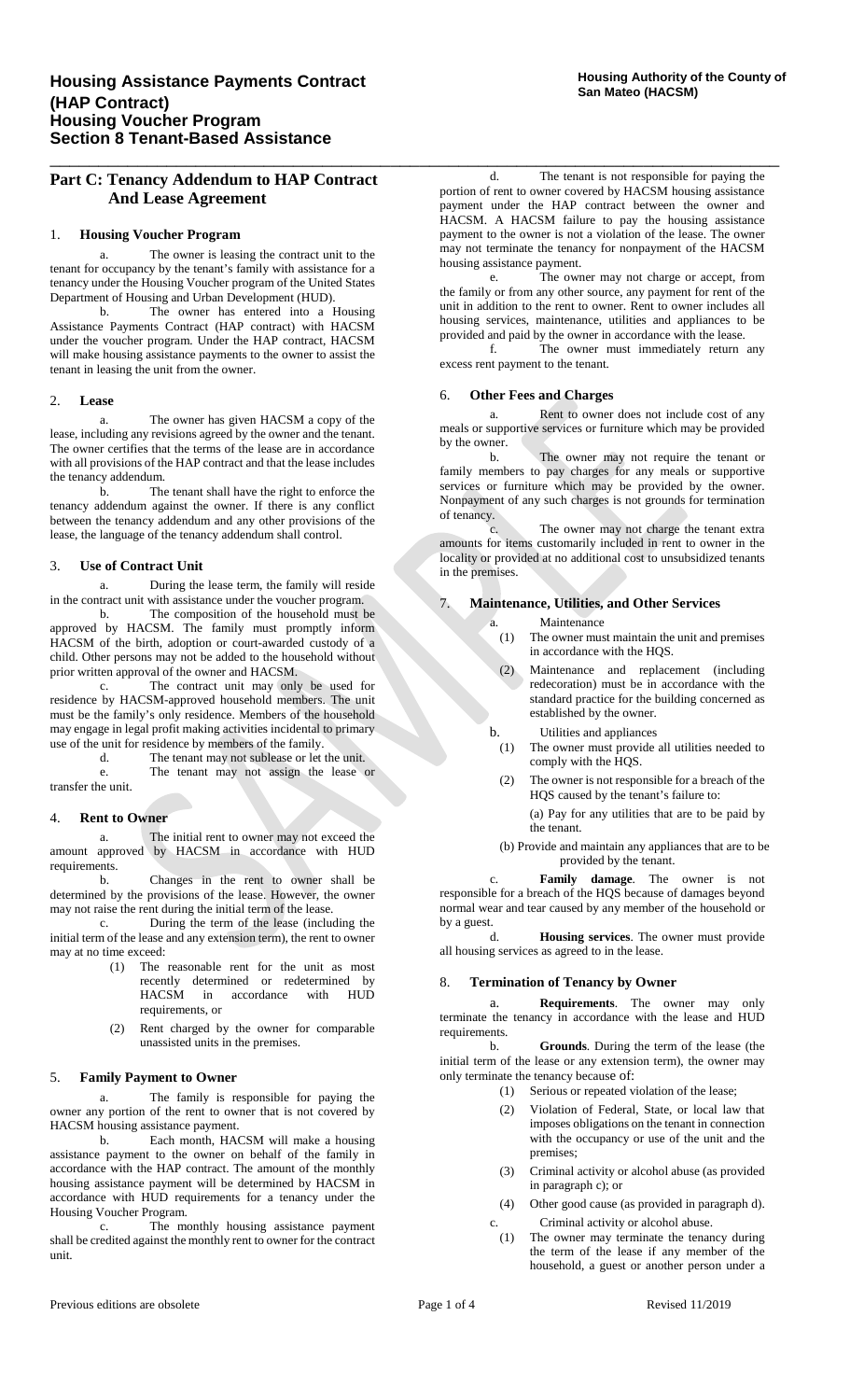resident's control commits any of the following types of criminal activity:

- (a) Any criminal activity that threatens the health or safety of, or the right to peaceful enjoyment of the premises by, other residents (including property management staff residing on the premises);
- (b) Any criminal activity that threatens the health or safety of, or the right to peaceful enjoyment of their residences by, persons residing in the immediate vicinity of the premises;
- (c) Any violent criminal activity on or near the premises; or
- (d) Any drug-related criminal activity on or near the premises.
- (2) The owner may terminate the tenancy during the term of the lease if any member of the household is:
- (a) Fleeing to avoid prosecution, or custody or confinement after conviction, for a crime, or attempt to commit a crime, that is a felony under the laws of the place from which the individual flees, or that, in the case of the State of New Jersey, is a high misdemeanor; or
- (b) Violating a condition of probation or parole under Federal or State law.
- (3) The owner may terminate the tenancy for criminal activity by a household member in accordance with this section if the owner determines that the household member has committed the criminal activity, regardless of whether the household member has been arrested or convicted for such activity.
- (4) The owner may terminate the tenancy during the term of the lease if any member of the household has engaged in abuse of alcohol that threatens the health, safety or right to peaceful enjoyment of the premises by other residents.
- d. Other good cause for termination of tenancy<br>(1) During the initial lease term, other good cause During the initial lease term, other good cause for termination of tenancy must be something the family did or failed to do.
	- (2) During the initial lease term or during any extension term, other good cause may include:
	- (a) Disturbance of neighbors,
	- (b) Destruction of property, or
	- (c) Living or housekeeping habits that cause damage to the unit or premises.
	- (3) After the initial lease term, such good cause includes:
	- (a) The tenant's failure to accept the owner's offer of a new lease or revision;
	- (b) The owner's desire to use the unit for personal or family use or for a purpose other than use as a residential rental unit; or
		- (c) A business or economic reason for termination of the tenancy (such as sale of the property, renovation of the unit, the owner's desire to rent the unit for a higher rent).
		- (d) The examples of other good cause in this paragraph do not preempt any State or local laws to the contrary.

#### **9. Protections for Victims of Domestic Violence, Dating Violence, Sexual Assault, or Stalking**

a. **Purpose**: This section incorporates the protections for victims of domestic violence, dating violence, sexual assault, or stalking in accordance with subtitle N of the Violence Against Women Act of 1994, as amended (codified as amended at 42 U.S.C. 14043e et seq.) (VAWA) and implementing regulations at 24 CFR part 5, subpart L.

b. **Conflict with other Provisions**: In the event of any conflict between this provision and any other provisions included in Part C of the HAP contract, this provision shall prevail.

c. **Effect on Other Protections**: Nothing in this section shall be construed to supersede any provision of any Federal, State, or local law that provides greater protection than this section for victims of domestic violence, dating violence, sexual assault, or stalking.

d. **Definition**: As used in this Section, the terms "actual and imminent threat," "affiliated individual", "bifurcate", "dating violence," "domestic violence," "sexual assault," and "stalking" are defined in HUD's regulations at 24 CFR part 5, subpart L. The terms "Household" and "Other Person Under the Tenant's Control" are defined at 24 CFR part 5, subpart A.

e. **VAWA Notice and Certification Form**: HACSM shall provide the tenant with the "Notice of Occupancy Rights under VAWA and the certification form described under  $24$  CFR  $5.2005(a)(1)$  and (2).

#### f. **Protections for victims of Domestic Violence, Dating Violence, Sexual Assault, or Stalking**

(1) The landlord or HACSM will not deny admission to, deny assistance under, terminate from participation in, or evict the Tenant on the basis of or as a direct result of the fact that the Tenant is or has been a victim of domestic violence, dating violence, sexual assault, or stalking, if the Tenant otherwise qualifies for admission, assistance, participation, or occupancy. 24 CFR 5.2005(b)(1).

(2) The tenant shall not be denied tenancy or occupancy rights solely on the basis of criminal activity engaged in by a member of the Tenant's Household or any guest or Other Person Under the Tenant's Control, if the criminal activity is directly related to domestic violence, dating violence, sexual assault, or stalking, and the Tenant or an Affiliated Individual of the Tenant is the victim or the threatened victim of domestic violence, dating violence, sexual assault, or stalking. 24 CFR 5.2005(b)(2).

(3) An incident or incidents of actual or threatened domestic violence, dating violence, sexual assault or stalking will not be construed as serious or repeated violations of the lease by the victim or threatened victim of the incident. Nor shall it not be construed as other "good cause" for termination of the lease, tenancy, or occupancy rights of such a victim or threatened victim. 24 CFR 5.2005(c)(1) and (c)(2).

g. **Compliance with Court Orders**: Nothing in this Addendum will limit the authority of the landlord, when notified by a court order, to comply with the court order with respect to the rights of access or control of property (including civil protection orders issued to protect a victim of domestic violence, dating violence, sexual assault, or stalking) or with respect to the distribution or possession of property among members of the Tenant's Household. 24 CFR 5.2005(d)(1).

h. **Violations Not Premised on Domestic Violence, Dating Violence, Sexual Assault, or Stalking**: Nothing in this section shall be construed to limit any otherwise available authority of the Landlord to evict or the public housing authority to terminate the assistance of a Tenant for any violation not premised on an act of domestic violence, dating violence, sexual assault, or stalking that is in question against the Tenant or an Affiliated Individual of the Tenant.

However, the Landlord or HACSM will not subject the tenant, who is or has been a victim of domestic violence, dating violence, sexual assault, or stalking, to a more demanding standard than other tenants in determining whether to evict or terminate assistance. 24 CFR 5.2005(d)(2).

## i. **Actual and Imminent Threats**:

(1) Nothing in this section will be construed to limit the authority of the Landlord to evict the Tenant if the Landlord can demonstrate that an "actual and imminent threat" to other tenants or those employed at or providing service to the property would be present if the Tenant or lawful occupant is not evicted. In this context, words, gestures, actions, or other indicators will be construed as an actual and imminent threat if they meet the following standards for an actual and imminent threat: "Actual and imminent threat" refers to a physical danger that is real, would occur within an immediate time frame, and could result in death or serious bodily harm. In determining whether an individual would pose an actual and imminent threat, the factors to be considered include: the duration of the risk, the nature and severity of the potential harm, the likelihood that the potential harm will occur, and the length of time before the potential harm would occur. 24 CFR 5.2005(d)(3).

(2) If an actual and imminent threat is demonstrated, eviction should be used only when there are no other actions that could be taken to reduce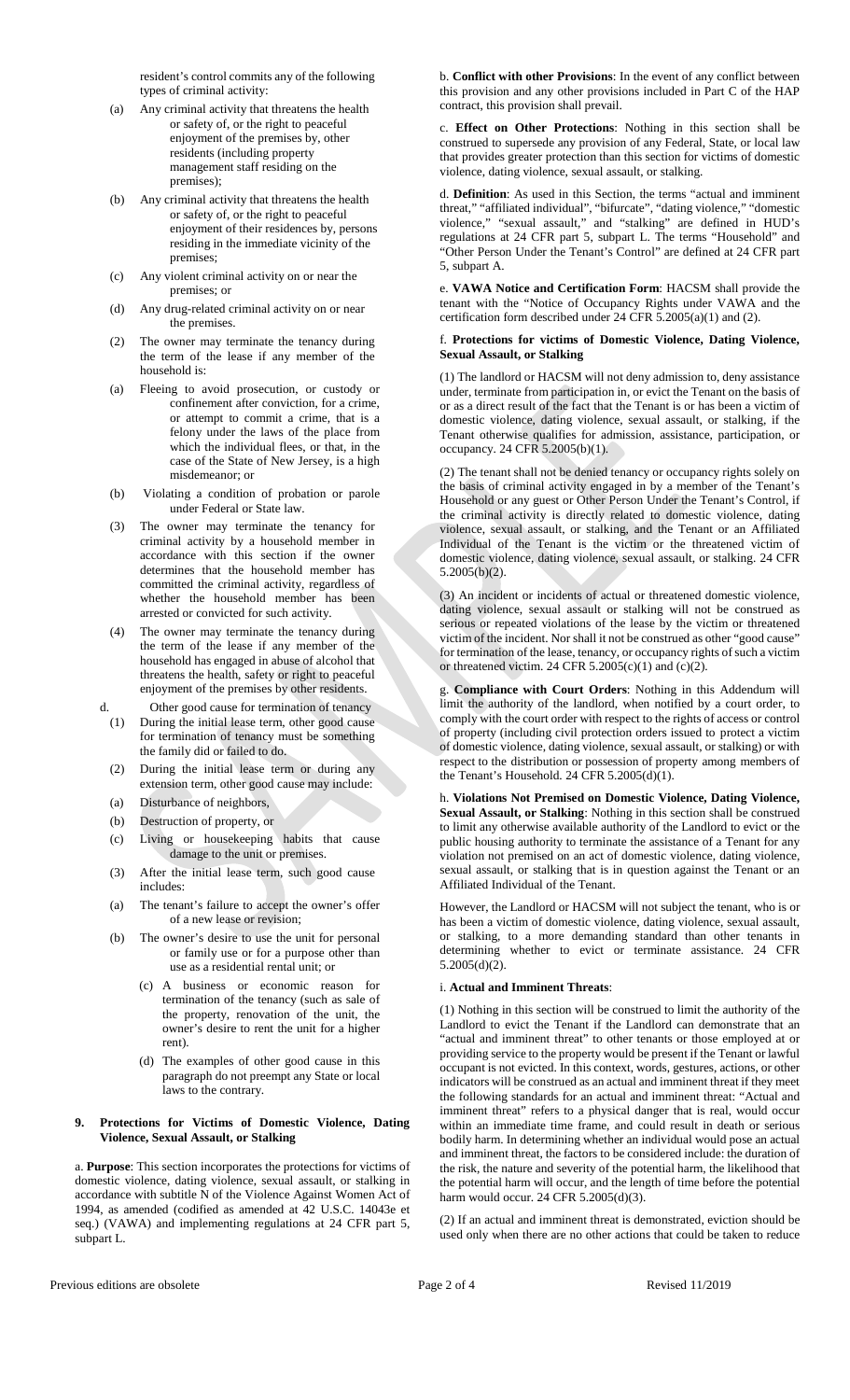or eliminate the threat, including, but not limited to, transferring the victim to a different unit, barring the perpetrator from the property, contacting law enforcement to increase police presence, developing other plans to keep the property safe, or seeking other legal remedies to prevent the perpetrator from acting on a threat. Restrictions predicated on public safety cannot be based on stereotypes but must be tailored to particularized concerns about individual residents. 24 CFR 5.2005(d)(4).

j. **Emergency Transfer**: A tenant who is a victim of domestic violence, dating violence, sexual assault, or stalking may request an emergency transfer in accordance with the PHA's emergency transfer plan. 24 CFR 5.2005(e). The PHA's emergency transfer plan must be made available upon request, and incorporate strict confidentiality measures to ensure that the PHA does not disclose a tenant's dwelling unit location to a person who committed or threatened to commit an act of domestic violence, dating violence, sexual assault, or stalking against the tenant; For transfers in which the tenant would not be considered a new applicant, the PHA must ensure that a request for an emergency transfer receives, at a minimum, any applicable additional priority that is already provided to other types of emergency transfer requests. For transfers in which the tenant would be considered a new applicant, the plan must include policies for assisting a tenant with this transfer.

k. **Bifurcation**: Subject to any lease termination requirements or procedures prescribed by Federal, State, or local law, if any member of the Tenant's Household engages in criminal activity directly relating to domestic violence, dating violence, sexual assault, or stalking, the Landlord may "bifurcate" the Lease, or remove that Household member from the Lease, without regard to whether that Household member is a signatory to the Lease, in order to evict, remove, or terminate the occupancy rights of that Household member without evicting, removing, or otherwise penalizing the victim of the criminal activity who is also a tenant or lawful occupant. Such eviction, removal, termination of occupancy rights, or termination of assistance shall be effected in accordance with the procedures prescribed by Federal, State, and local law for the termination of leases or assistance under the housing choice voucher program. 24 CFR 5.2009(a).

If the Landlord bifurcates the Lease to evict, remove, or terminate assistance to a household member, and that household member is the sole tenant eligible to receive assistance, the landlord shall provide any remaining tenants or residents a period of 30 calendar days from the date of bifurcation of the lease to:

(1) Establish eligibility for the same covered housing program under which the evicted or terminated tenant was the recipient

of assistance at the time of bifurcation of the lease; (2) Establish eligibility under another covered housing

program; or

(3) Find alternative housing

l. **Family Break-up**: If the family break-up results from an occurrence of domestic violence, dating violence, sexual assault, or stalking, HACSM must ensure that the victim retains assistance. 24 CFR 982.315.

m. **Move with Continued Assistance**: The public housing agency may not terminate assistance to a family or member of the family that moves out of a unit in violation of the lease, with or without prior notification to the public housing agency if such a move occurred to protect the health or safety of a family member who is or has been a victim of domestic violence, dating violence, sexual assault, or stalking; and who reasonably believed they were imminently threatened by harm from further violence if they remained in the dwelling unit, or if any family member has been the victim of sexual assault that occurred on the premises during the 90 calendar-day period preceding the family's request to move.

(1) The move is needed to protect the health or safety of the family or family member who is or has been a victim of domestic violence dating violence, sexual assault or stalking; and

(2) The family or member of the family reasonably believes that he or she was threatened with imminent harm from further violence if he or she remained in the dwelling unit. However, any family member that has been the victim of a sexual assault that occurred on the premises during the 90- calendar day period preceding the family's move or request to move is not required to believe that he or she was threatened with imminent harm from further violence if he or she remained in the dwelling unit. 24 CFR 982.354.

## n. **Confidentiality**.

(1) The Landlord shall maintain in strict confidence any information the Tenant (or someone acting on behalf of the Tenant) submits to the Landlord concerning incidents of domestic violence, dating violence, sexual assault or stalking,

including the fact that the tenant is a victim of domestic violence, dating violence, sexual assault, or stalking.

(2) The Landlord shall not allow any individual administering assistance on its behalf, or any persons within its employ, to have access to confidential information unless explicitly authorized by the Landlord for reasons that specifically call for these individuals to have access to the information pursuant to applicable Federal, State, or local law.

(3) The Landlord shall not enter confidential information into any shared database or disclose such information to any other entity or individual, except to the extent that the disclosure is requested or consented to in writing by the individual in a timelimited release; required for use in an eviction proceeding; or is required by applicable law.

10. **Eviction by court action**. The owner may only evict the tenant by a court action.

## 11. **Owner notice of grounds**

- 1) At or before the beginning of a court action to evict the tenant, the owner must give the tenant a notice that specifies the grounds for termination of tenancy. The notice may be included in or combined with any owner eviction notice.
- 2) The owner must give HACSM a copy of any owner eviction notices at the same time the owner notifies the tenant.
- 3) Eviction notice means a notice to vacate, or a complaint or other initial pleading used to begin an eviction action under State or local law.

#### 12. **Lease: Relation to HAP Contract**

If the HAP contract terminates for any reason, the lease terminates automatically.

#### 13. **HACSM Termination of Assistance**

HACSM may terminate program assistance for the family for any grounds authorized in accordance with HUD requirements. If HACSM terminates program assistance for the family, the lease terminates automatically.

#### 14. **Family Move Out**

The tenant must notify HACSM and the owner before the family moves out of the unit.

## 15. **Security Deposit**

a. The owner may collect a security deposit from the tenant. (However, HACSM may prohibit the owner from collecting a security deposit in excess of private market practice, or in excess of amounts charged by the owner to unassisted tenants. Any such HACSM-required restriction must be specified in the HAP contract.)

b. When the family moves out of the contract unit, the owner, subject to State and local law, may use the security deposit, including any interest on the deposit, as reimbursement for any unpaid rent payable by the tenant, any damages to the unit or any other amounts that the tenant owes under the lease.

c. The owner must give the tenant a list of all items charged against the security deposit, and the amount of each item. After deducting the amount, if any, used to reimburse the owner, the owner must promptly refund the full amount of the unused balance to the tenant.

d. If the security deposit is not sufficient to cover amounts the tenant owes under the lease, the owner may collect the balance from the tenant.

## 16. **Prohibition of Discrimination**

In accordance with applicable equal opportunity statutes, Executive Orders, and regulations, the owner must not discriminate against any person because of race, color, religion, sex, national origin, age, familial status or disability in connection with the lease. Eligibility for HUD's programs must be made without regard to actual or perceived sexual orientation, gender identity, or marital status.

## 17. **Conflict with Other Provisions of Leas**e

a. The terms of the tenancy addendum are prescribed by HUD in accordance with Federal law and regulation, as a condition for Federal assistance to the tenant and tenant's family under the Section 8 voucher program.